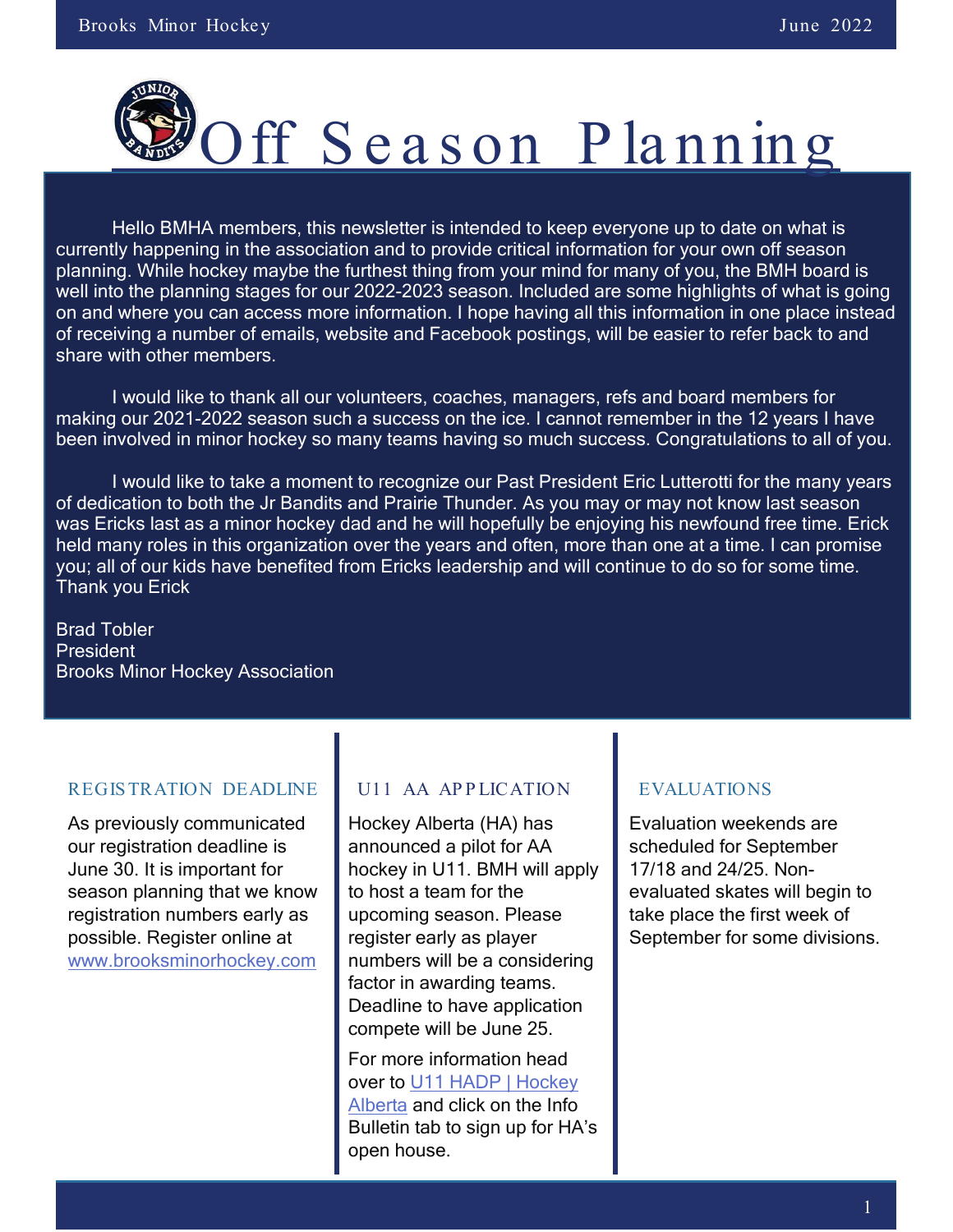

Registration link for Medicine Hat

<https://medicinehatminorhockey.com/>

Deadline is July 15 to avoid a \$100 late fee

Registration Contact for Golden Suns

[goldensunsregistrar@gmail.com](mailto:goldensunsregistrar@gmail.com)

#### AAA/AA CHANGES

There have been changes in the process when registering for AAA/AA tryouts. The notice of movement form is no longer required as BMH will be notified by the AAA or AA association of our local players registered. It is still recommended you register with BMH so you can secure a spot locally if needed.

For more information visit:

AAA

[https://www.hockeyalberta.ca/players/elite-male](https://urldefense.com/v3/__https:/hockeyalberta.cmail20.com/t/t-l-qhltryk-jrludhthdd-y/__;!!IiPVToYj!MKrX6z8MBxgcUyN-jpSKRwx-JPd2GIBqNi10mn24vUT-Bkar65gIY8h4LklbUnvWBumP9x432-5OIl97O2m0tZs$)[hockey-aaa/](https://urldefense.com/v3/__https:/hockeyalberta.cmail20.com/t/t-l-qhltryk-jrludhthdd-y/__;!!IiPVToYj!MKrX6z8MBxgcUyN-jpSKRwx-JPd2GIBqNi10mn24vUT-Bkar65gIY8h4LklbUnvWBumP9x432-5OIl97O2m0tZs$)

AA

[https://www.hockeyalberta.ca/players/aa-hockey/](https://urldefense.com/v3/__https:/hockeyalberta.cmail20.com/t/t-l-qhltryk-jrludhthdd-j/__;!!IiPVToYj!MKrX6z8MBxgcUyN-jpSKRwx-JPd2GIBqNi10mn24vUT-Bkar65gIY8h4LklbUnvWBumP9x432-5OIl97XB-dRb4$)

### CHANGES TO U18

It has been announced by Hockey Alberta that it's Leagues Committee has voted unanimously to implement NO-BODY CHECKING divisions in tiers 4 though 6 for the upcoming season. This will be identical to how the U15 divisions were run last year. We have not heard how CAHL intends to structure these tiers but will keep you informed as we get information.

Also, a reminder for U15's and U18's to get registered early as June 30 is the deadline to secure a spot. Registrations after June 30 will be accepted until the team is full then wait listed after that date.



# UP COMING EVENTS<br>June 30 - Registration Deadline

 July 12 - Equipment Swap Sept 17 - Evaluations begin Nov 17/18 – Casino Fundraiser

…...more to come